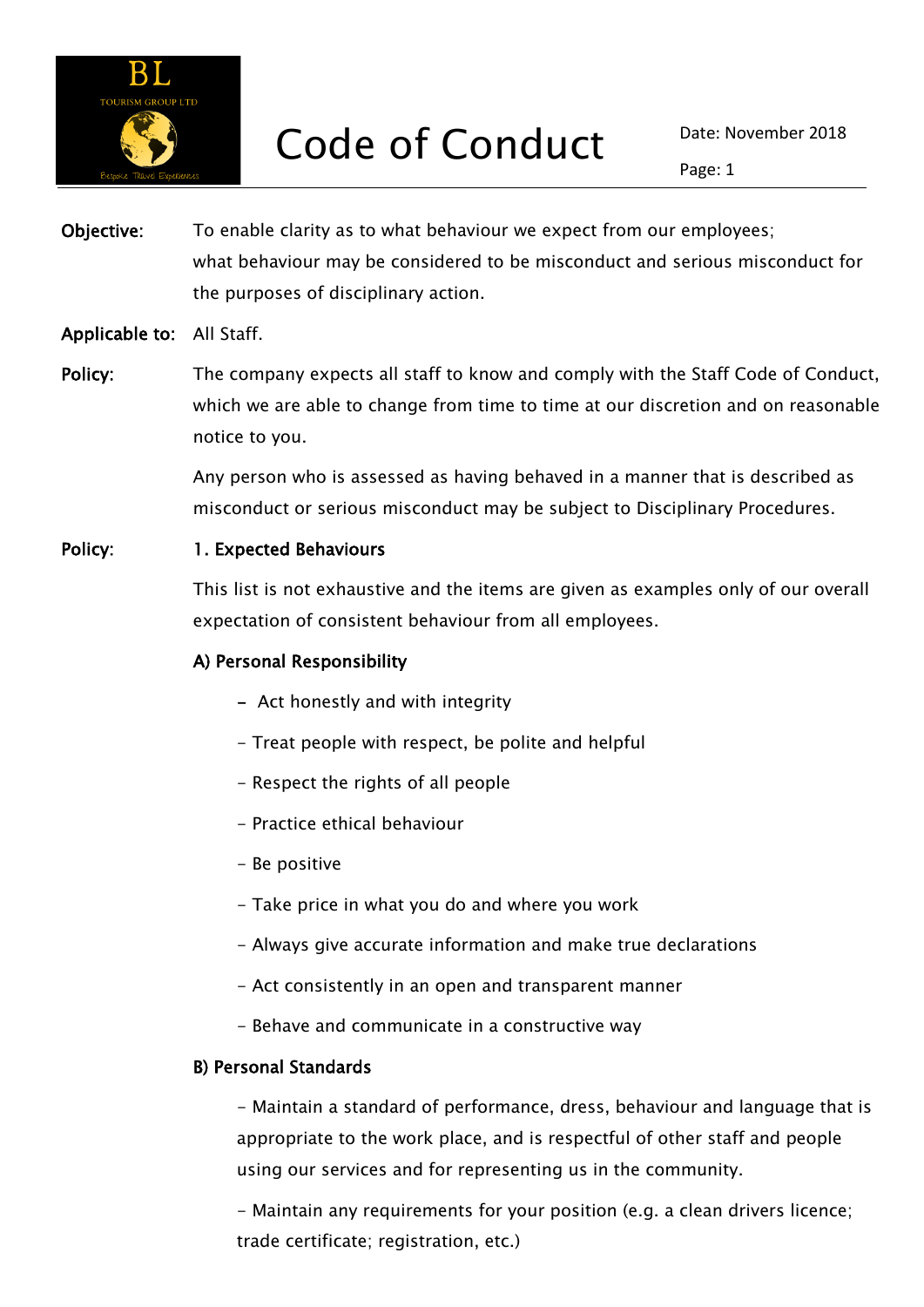

#### C) Work Standards/Performance of Duties

- Carry out your duties diligently to the best of your ability

- Adhere to working hours and take no more than the agreed lengths of smoko and lunch breaks

- Comply with all relevant company policies, procedures and operating standards

- Carry out the responsibilities and tasks outlined in your Job Description, which may be altered from time to time to reflet changing requirements.

- Foster a partnership approach to the employment relationship with the Company

- Perform all other duties which are reasonable incidental to your position, as directed by the Company from time to time

- Keep up to date with best practice in your area of work
- Respect Company information and use only for its intended purpose

## D) Relationships with Customers/Clients

- Always maintain a friendly and helpful attitude towards customers

- Maintain a professional relationship with people and respect boundaries between staff and customers. If there is any doubt about the appropriateness of any action, discuss the matter first with your manager

- Do not use a person's situation to your own advantage

- Do not demand, claim or accept any fee, gratuity, commission or any other benefit from any person or persons other than the Company in payment for any matters or things concerned with your duties, except with the prior written consent of the Company

#### E) Relationships with staff

- Contribute to and maintain co-operative and considerate working relation ships with all staff, and treat them with courtesy and respect

- Always maintain a friendly and helpful attitude towards other staff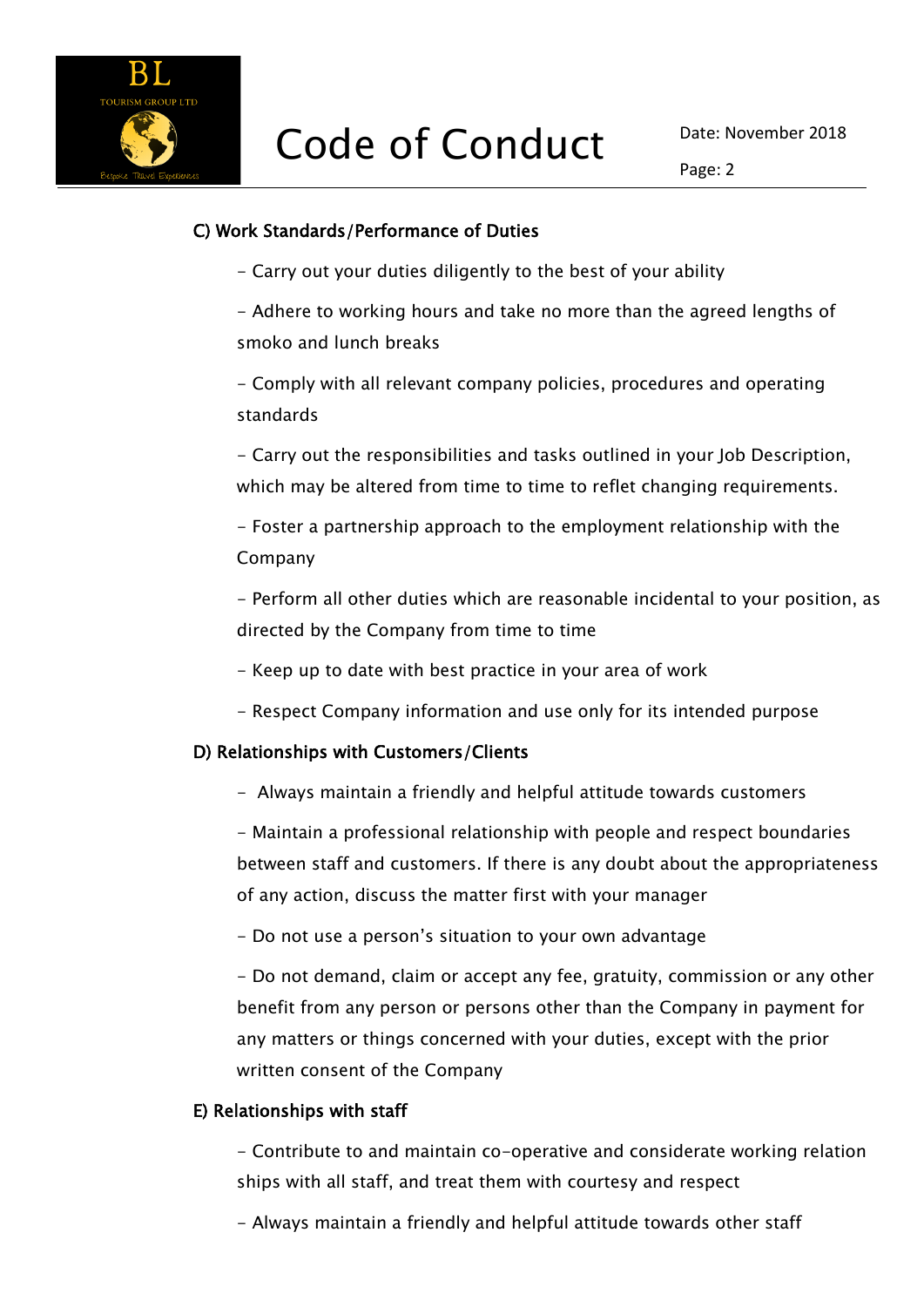

## F) Safety

- Take all reasonable actions to ensure a safe environment for customers, the public and other staff

- Ensure your own fitness for work

- During your working hours remain free of the influence of alcohol and drugs and keep yourself available in a manner that is appropriate to performance of your tasks

- Ensure you maintain your ability to perform your duties safely

- Advise the Company of any medical condition (including stress-related symptoms) which may impact on your ability to perform your duties safely or effectively

## G) Confidentiality and Security of Information

- Respect the privacy of information you acquire as a result of your job, including company, customer and fellow staff information

- Make no statement and take no action at any time, which is intended to or likely to adversely affect our business or reputation

## H) Company Property

- Be accountable for, and take care of all money, property, vehicles and any other resources for which you are responsible

- Use Company property solely for its authorised use

## I) Private Activities

- Do not undertake private activities that interfere with your ability to carry out the tasks of your job

- Do not undertake other work, paid or unpaid, during company time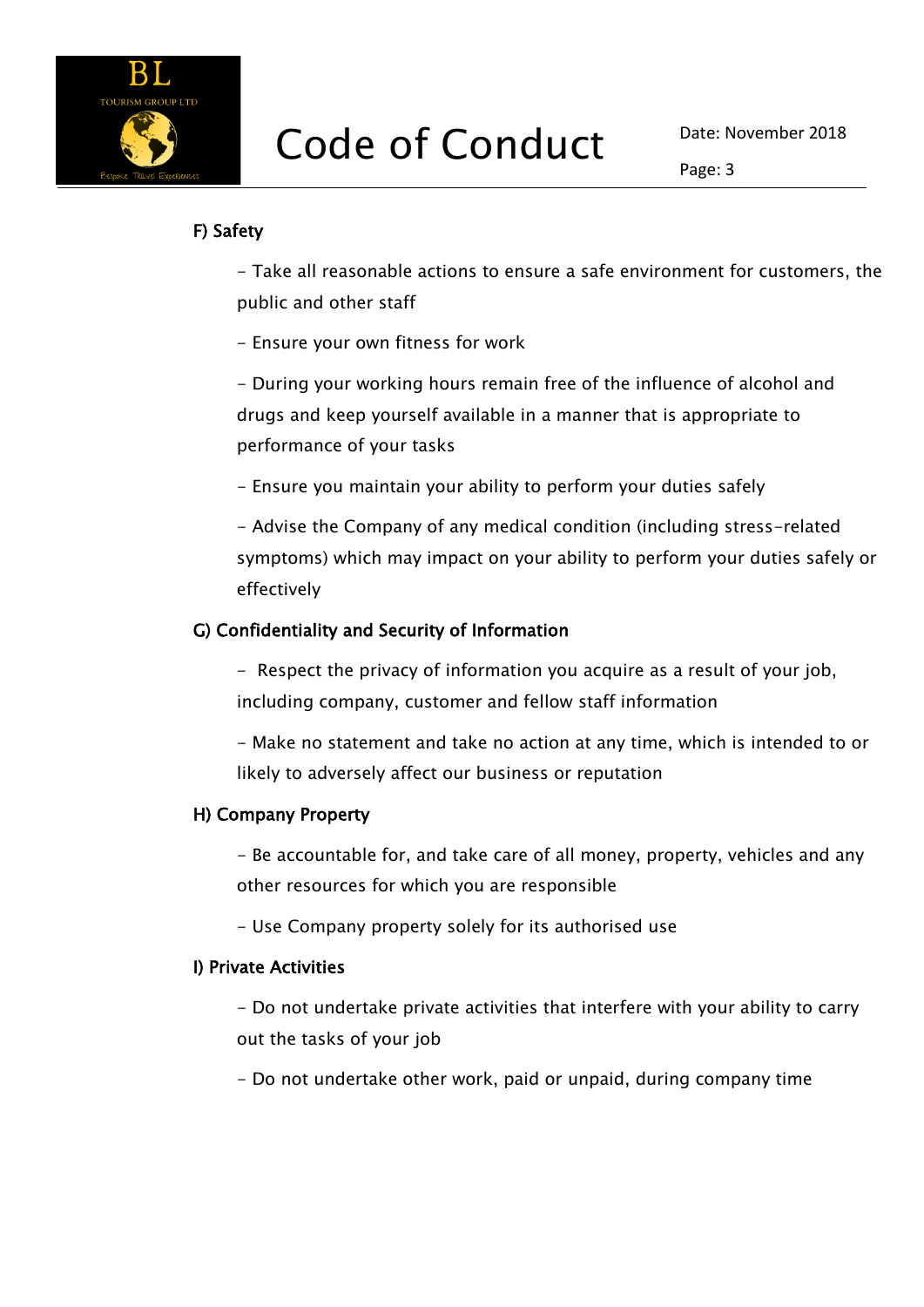

### 2. Serious Misconduct

Examples of serious misconduct (actions that could result in instant dismissal) may include but are not limited to:

A) Any material breach of your employment agreement or company policy

#### B) Personal integrity, responsibility and standards:

- Consuming, trading or possessing alcohol or non-prescription drugs on work premises; reporting to work in a state of intoxication

- Gambling on work premises without the consent of management

- Failure to disclose criminal conviction

#### C) Professional integrity, responsibility and standards:

- Failing to disclose any conflict of interest immediately

- Deliberate failure to disclose any matter which may have materially influenced the Company's decision regarding your employment, or supplying false information in this process to deliberately mislead the Company

- Unauthorised disclosure of confidential company or customer information

- Use, exchange, storage and/or release of Company information (written, electronic or oral) for which you are responsible, for unauthorised and unin tended use

- Make any statement or take any actions at any time, which are intended to or likely to bring Company into disrepute or lead to unfavourable publicity. Including compliance with the company's Media policy — where only management may make comments to the Media

- Knowingly using, or disclosing to anyone, any confidential information relating to the affairs, clients or trade secrets of Company other than in the proper course of your employment

- Failure to notify the Company if an immediate family member, partner, friend or close business associate is or becomes employed by a competitor or potential competitor of the company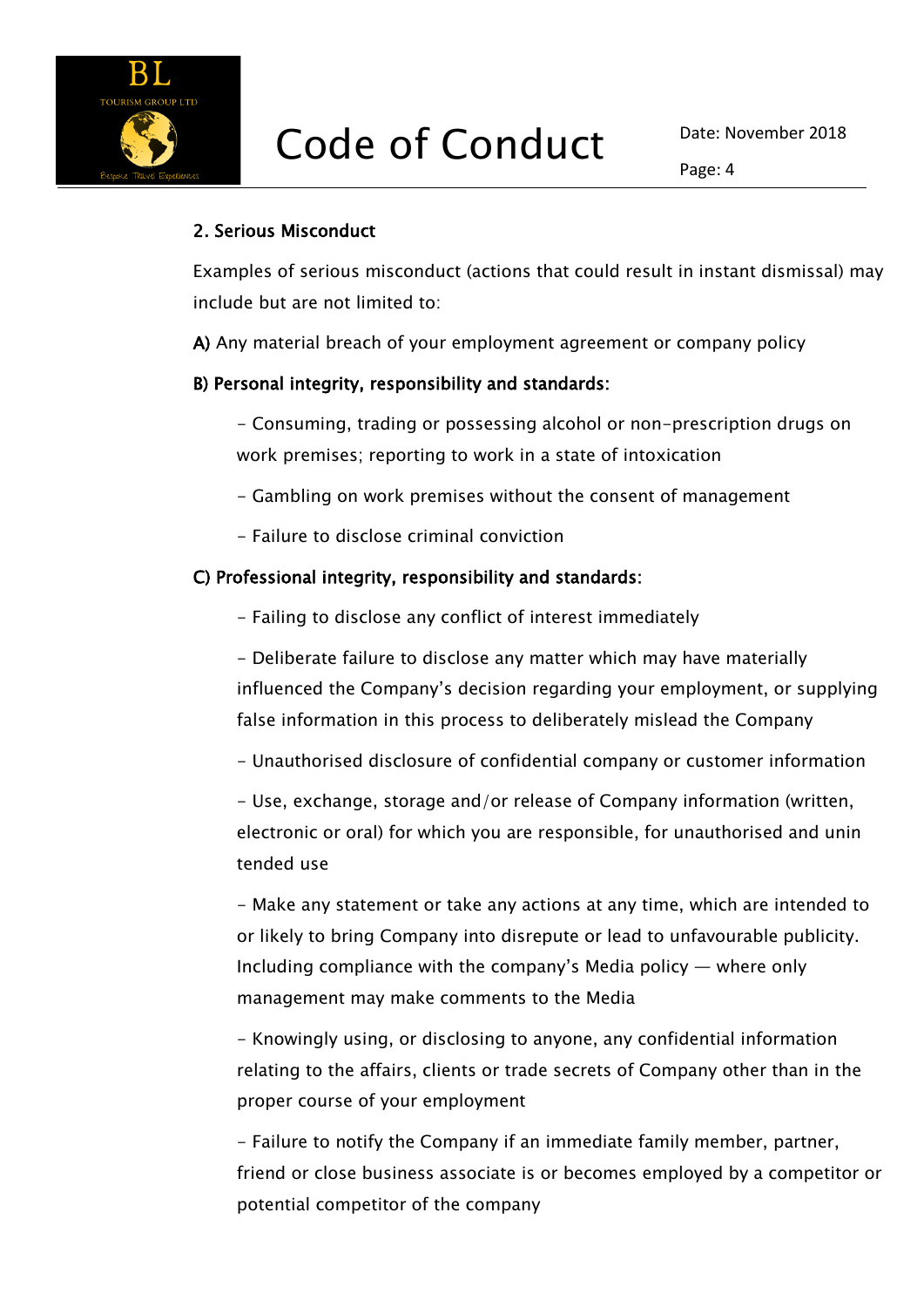

- Attempting to encourage or persuade any of the Company's clients, suppliers, customers, employees, contractors or consultants to terminate or restrict their trade relations, contracts or agreements with the Company

- Failing to disclose all work, product and all inventions, improvements, discoveries, processes, programmes and/or systems developed by you or which you many have become aware of, in the performance of your duties while employed by the Company, including anything developed using the Company's systems, equipment or resources

#### D) Attitude and language towards others:

- Persistent or extreme indecent language, particularly in the presence of the customers or members of the public

- Sexual or other harassment
- Bullying of other members of staff
- Physical violence, verbal abuse, or intimidation of another person on company premises or during working hours while on company business
- Refusal to carry out a reasonable and lawful instruction of a manager
- Insubordination
- Refusal to perform assigned work and/or walking off the job
- Sending or downloading objectionable material via the internet
- Behaving in a manner likely to bring the company into disrepute

#### E) Health and Safety responsibilities

- Serious breach of safety requirements
- Deliberate misuse of fire or safety equipment

#### F) Responsibility for others property

- Dishonesty
- Theft of Company cash or stock

- Falsification of any company/customer document or record. This includes time, wage, accident, expense, special leave and annual leave records etc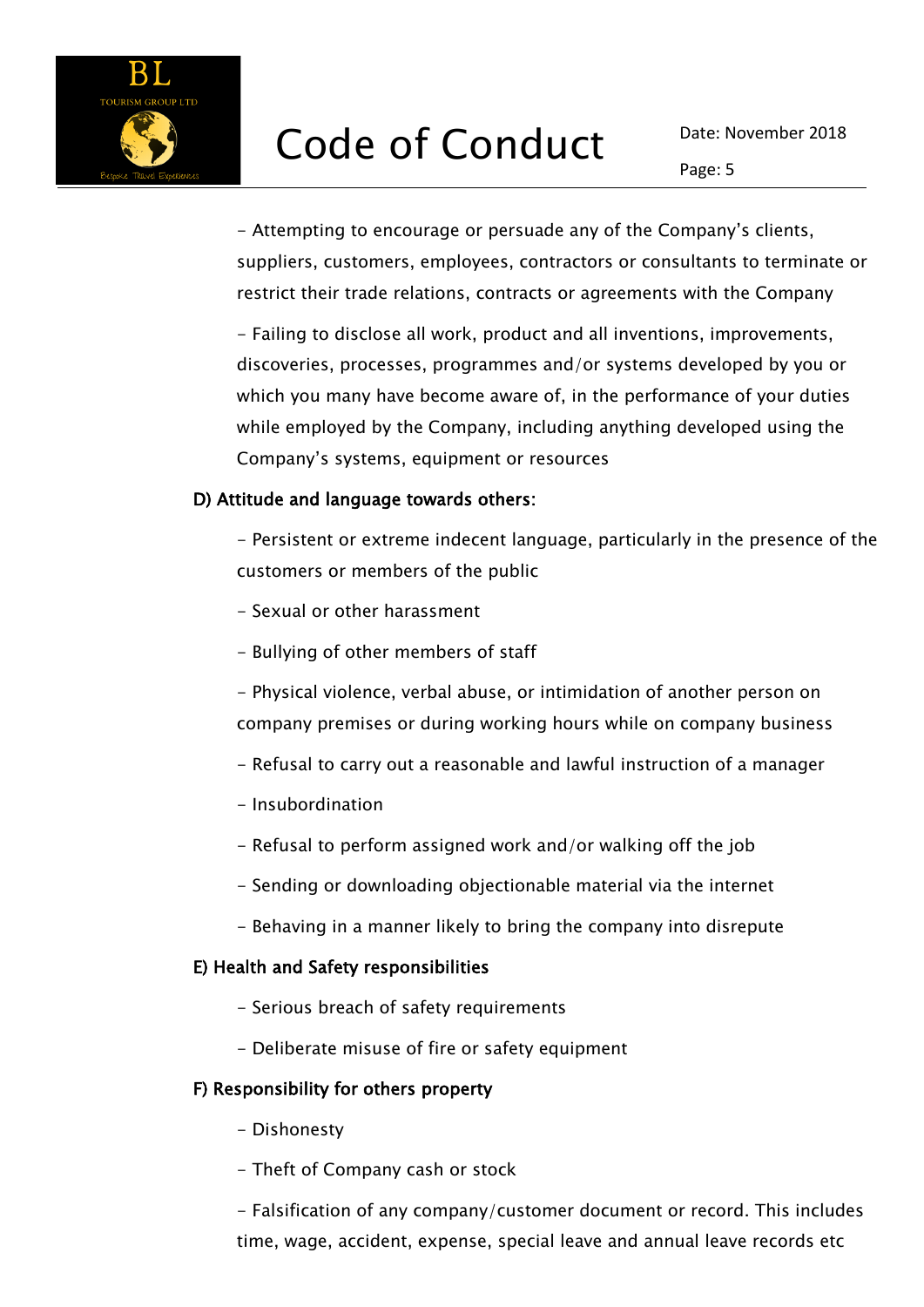

Page: 6

- Giving unauthorised discounts

- Unauthorised possession or movement or use of company property, or property belonging to other employees or customers

- Deliberate damage to company property, or to property belonging to other employees or customers

- Intentional inappropriate use of electronic media, including PCs and the internet, that risks damage to company assets and records

- Misrepresenting the company for personal gain

### G) Attendance to duties

- Gross negligence
- Sustained or regular unauthorised absence from work
- Leaving a company site unattended without proper authorisation
- Sleeping during working hours
- Breach of cash handling procedures

#### 3. Misconduct

Examples of misconduct (which would invoke a system of warnings that may ultimately lead to dismissal) may include but are not limited to:

#### A) Work Standards

- Failure to preform work to the required standard
- Non-performance of assigned tasks
- Waste of time or materials

#### B) Working hours

- Leaving assigned place of work without permission

- Failure to report for work at the time required without notifying the manager of the reason or without good reason

- Failure to complete the stipulated hours of work (except as the result of illness or personal emergency)